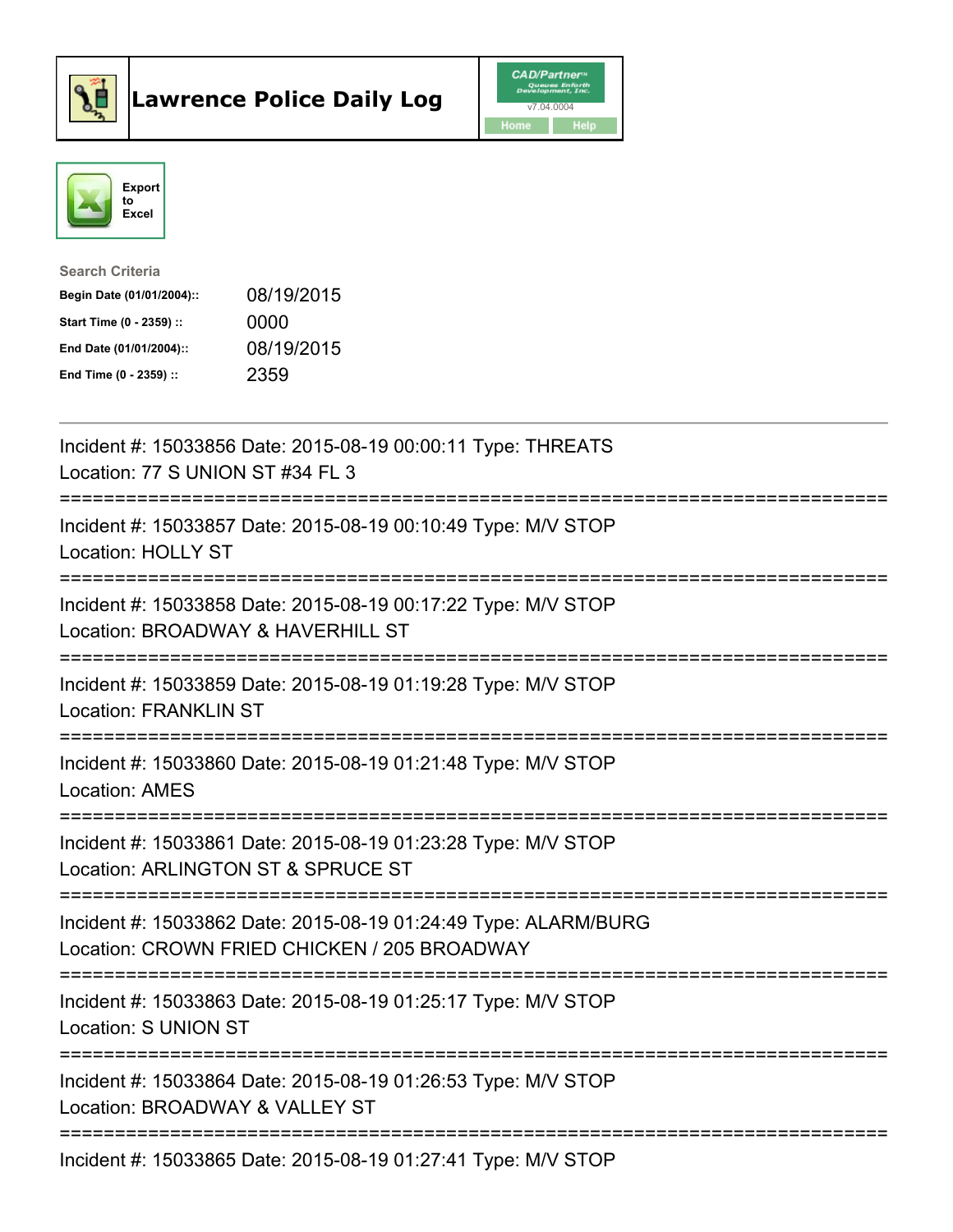Location: ESSEX ST =========================================================================== Incident #: 15033866 Date: 2015-08-19 01:31:58 Type: M/V STOP Location: S UNION ST =========================================================================== Incident #: 15033867 Date: 2015-08-19 01:39:20 Type: SUS PERS/MV Location: SAL'S RESTURANT / 354 MERRIMACK ST FL 1 =========================================================================== Incident #: 15033868 Date: 2015-08-19 01:42:02 Type: M/V STOP Location: WEST ST =========================================================================== Incident #: 15033869 Date: 2015-08-19 02:05:49 Type: DISTURBANCE Location: 229 ANDOVER ST #5 FL 1 =========================================================================== Incident #: 15033870 Date: 2015-08-19 02:58:28 Type: M/V STOP Location: AMESBURY ST & ESSEX ST =========================================================================== Incident #: 15033871 Date: 2015-08-19 03:00:02 Type: M/V STOP Location: COMMON ST & LAWRENCE ST =========================================================================== Incident #: 15033872 Date: 2015-08-19 03:37:33 Type: M/V STOP Location: WATER ST =========================================================================== Incident #: 15033873 Date: 2015-08-19 03:38:34 Type: HIT & RUN M/V Location: 36 MONTGOMERY ST =========================================================================== Incident #: 15033874 Date: 2015-08-19 03:48:15 Type: ALARM/BURG Location: LAWRENCE HIGH SCHOOL / 70 N PARISH RD =========================================================================== Incident #: 15033875 Date: 2015-08-19 04:10:36 Type: M/V STOP Location: COMMON ST & UNION ST =========================================================================== Incident #: 15033876 Date: 2015-08-19 04:22:13 Type: ALARMS Location: AMABLE MARKET / 304 JACKSON ST =========================================================================== Incident #: 15033877 Date: 2015-08-19 04:38:50 Type: ALARM/BURG Location: 258 E HAVERHILL ST =========================================================================== Incident #: 15033878 Date: 2015-08-19 05:01:24 Type: ALARM/BURG Location: 160 WINTHROP AV =========================================================================== Incident #: 15033879 Date: 2015-08-19 05:10:06 Type: SHOTS FIRED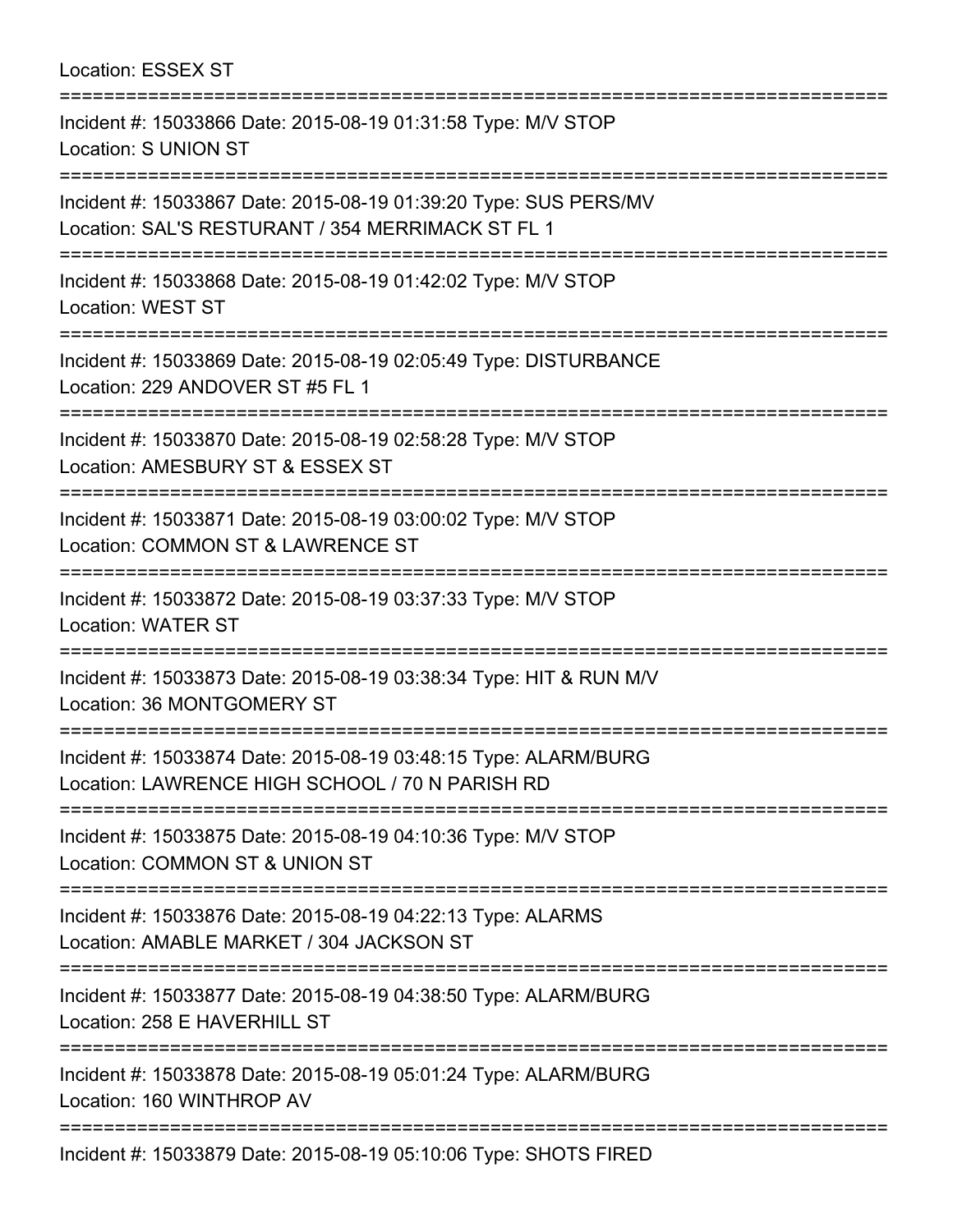=========================================================================== Incident #: 15033880 Date: 2015-08-19 06:33:04 Type: E911 HANGUP Location: 71 NEWBURY ST #10 =========================================================================== Incident #: 15033881 Date: 2015-08-19 06:35:55 Type: AUTO ACC/NO PI Location: 10 EMBANKMENT RD =========================================================================== Incident #: 15033882 Date: 2015-08-19 07:09:18 Type: ALARM/BURG Location: CASA ROJA / 252 ANDOVER ST =========================================================================== Incident #: 15033883 Date: 2015-08-19 07:13:16 Type: M/V STOP Location: METHUEN ST & NEWBURY ST =========================================================================== Incident #: 15033884 Date: 2015-08-19 07:18:33 Type: M/V STOP Location: NEWBURY ST =========================================================================== Incident #: 15033885 Date: 2015-08-19 07:19:54 Type: PARK & WALK Location: BROADWAY =========================================================================== Incident #: 15033886 Date: 2015-08-19 07:27:24 Type: M/V STOP Location: 111 JACKSON ST =========================================================================== Incident #: 15033887 Date: 2015-08-19 07:34:03 Type: M/V STOP Location: LORING ST & SHAWSHEEN RD =========================================================================== Incident #: 15033888 Date: 2015-08-19 07:37:26 Type: M/V STOP Location: LORING ST & SHAWSHEEN RD =========================================================================== Incident #: 15033890 Date: 2015-08-19 07:38:07 Type: M/V STOP Location: LORING ST & SHAWSHEEN RD =========================================================================== Incident #: 15033889 Date: 2015-08-19 07:38:12 Type: M/V STOP Location: 1 CANAL ST =========================================================================== Incident #: 15033891 Date: 2015-08-19 07:40:23 Type: M/V STOP Location: LORING ST & SHAWSHEEN RD =========================================================================== Incident #: 15033892 Date: 2015-08-19 07:41:19 Type: M/V STOP Location: LORING ST & SHAWSHEEN RD =========================================================================== Incident #: 15033893 Date: 2015-08-19 07:44:20 Type: M/V STOP

Location: 1 GENERAL ST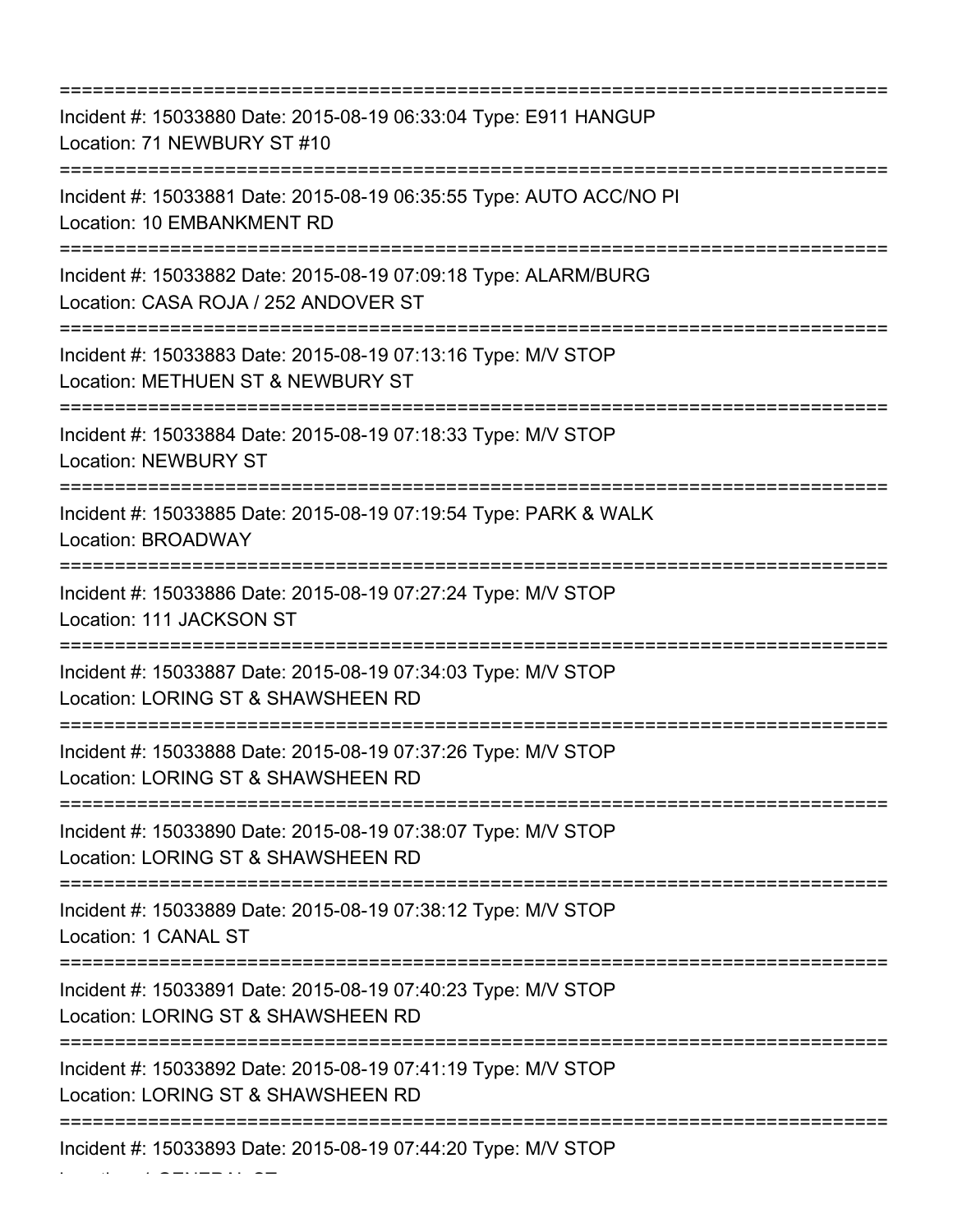=========================================================================== Incident #: 15033894 Date: 2015-08-19 07:46:39 Type: M/V STOP Location: LORING ST & SHAWSHEEN RD =========================================================================== Incident #: 15033895 Date: 2015-08-19 07:49:46 Type: M/V STOP Location: AMESBURY ST & LEBANON ST =========================================================================== Incident #: 15033897 Date: 2015-08-19 07:50:54 Type: M/V STOP Location: LORING ST & SHAWSHEEN RD =========================================================================== Incident #: 15033896 Date: 2015-08-19 07:51:32 Type: M/V STOP Location: LORING ST & SHAWSHEEN RD =========================================================================== Incident #: 15033898 Date: 2015-08-19 07:54:58 Type: M/V STOP Location: MARSTON & HOFFMAN =========================================================================== Incident #: 15033899 Date: 2015-08-19 07:56:20 Type: M/V STOP Location: LORING ST & SHAWSHEEN RD =========================================================================== Incident #: 15033900 Date: 2015-08-19 07:56:23 Type: M/V STOP Location: LORING ST & SHAWSHEEN RD =========================================================================== Incident #: 15033901 Date: 2015-08-19 07:57:49 Type: M/V STOP Location: CANAL ST & MILL ST =========================================================================== Incident #: 15033902 Date: 2015-08-19 08:00:52 Type: FRAUD Location: 20 AMHERST ST =========================================================================== Incident #: 15033904 Date: 2015-08-19 08:05:12 Type: M/V STOP Location: LORING ST & SHAWSHEEN RD =========================================================================== Incident #: 15033903 Date: 2015-08-19 08:05:59 Type: M/V STOP Location: 1 CANAL ST =========================================================================== Incident #: 15033905 Date: 2015-08-19 08:06:57 Type: M/V STOP Location: LORING ST & SHAWSHEEN RD =========================================================================== Incident #: 15033906 Date: 2015-08-19 08:07:31 Type: M/V STOP Location: ESSEX ST & LAWRENCE ST =========================================================================== Incident #: 15033907 Date: 2015-08-19 08:09:57 Type: M/V STOP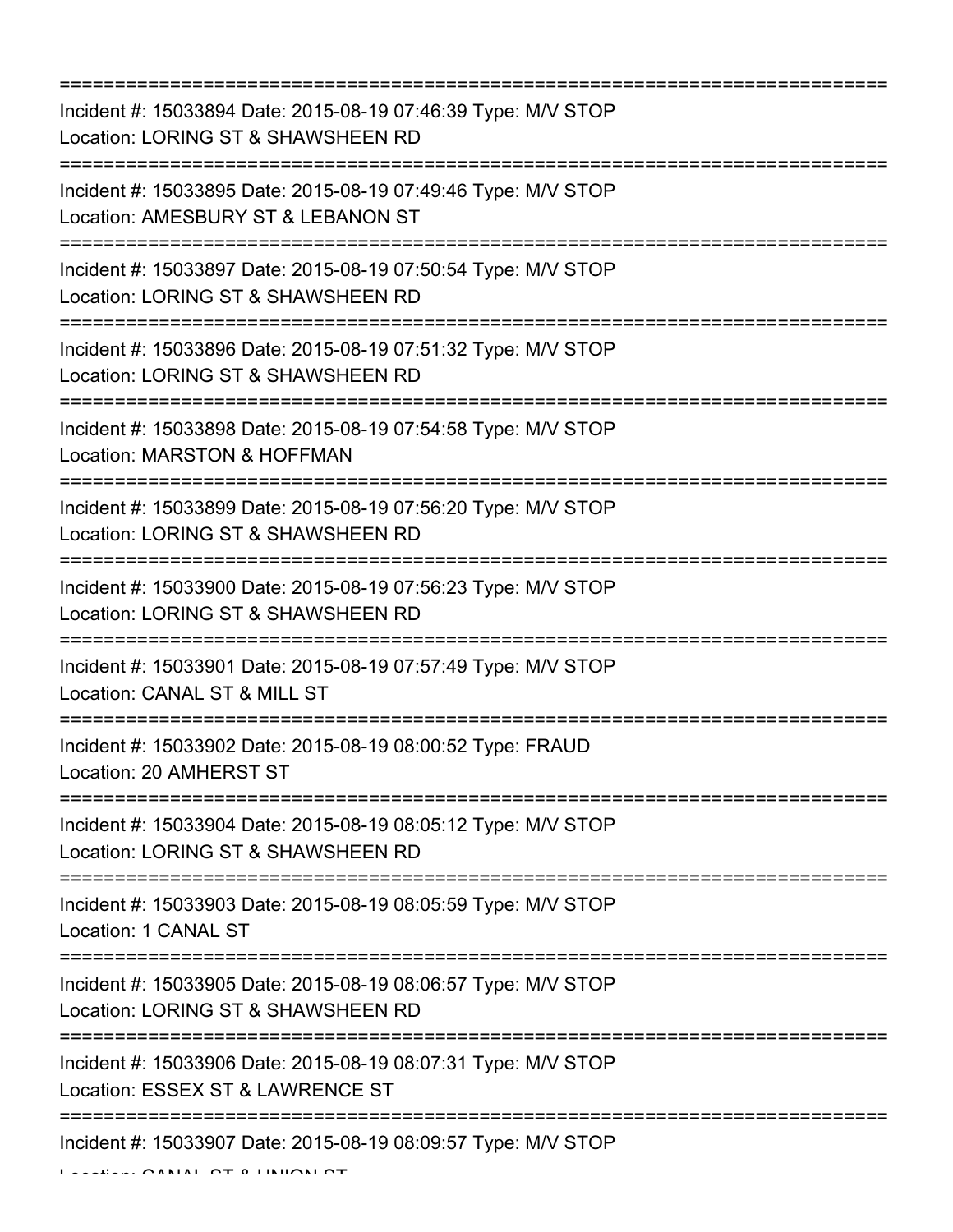=========================================================================== Incident #: 15033909 Date: 2015-08-19 08:10:36 Type: M/V STOP Location: LORING ST & SHAWSHEEN RD =========================================================================== Incident #: 15033908 Date: 2015-08-19 08:10:46 Type: M/V STOP Location: LORING ST & SHAWSHEEN RD =========================================================================== Incident #: 15033910 Date: 2015-08-19 08:15:12 Type: M/V STOP Location: LORING ST & SALEM ST =========================================================================== Incident #: 15033911 Date: 2015-08-19 08:20:02 Type: TOW OF M/V Location: TRESPASS TOW / 101 AMESBURY ST =========================================================================== Incident #: 15033912 Date: 2015-08-19 08:21:07 Type: M/V STOP Location: 65 MAPLE ST =========================================================================== Incident #: 15033913 Date: 2015-08-19 08:24:21 Type: CLOSE STREET Location: PROSPECT ST & VINE ST =========================================================================== Incident #: 15033914 Date: 2015-08-19 08:33:34 Type: M/V STOP Location: LORING ST & SHAWSHEEN RD =========================================================================== Incident #: 15033915 Date: 2015-08-19 08:37:37 Type: M/V STOP Location: CARVER ST & MERRIMACK ST =========================================================================== Incident #: 15033916 Date: 2015-08-19 08:42:19 Type: M/V STOP Location: LORING ST & SALEM ST =========================================================================== Incident #: 15033917 Date: 2015-08-19 08:49:39 Type: AUTO ACC/UNK PI Location: ELM ST & NEWBURY ST =========================================================================== Incident #: 15033918 Date: 2015-08-19 08:50:16 Type: CK WELL BEING Location: BROADWAY =========================================================================== Incident #: 15033919 Date: 2015-08-19 09:11:55 Type: M/V STOP Location: 192 GARDEN ST =========================================================================== Incident #: 15033920 Date: 2015-08-19 09:24:04 Type: INVEST CONT Location: 43 SPRINGFIELD ST =========================================================================== Incident #: 15033921 Date: 2015-08-19 09:35:25 Type: M/V STOP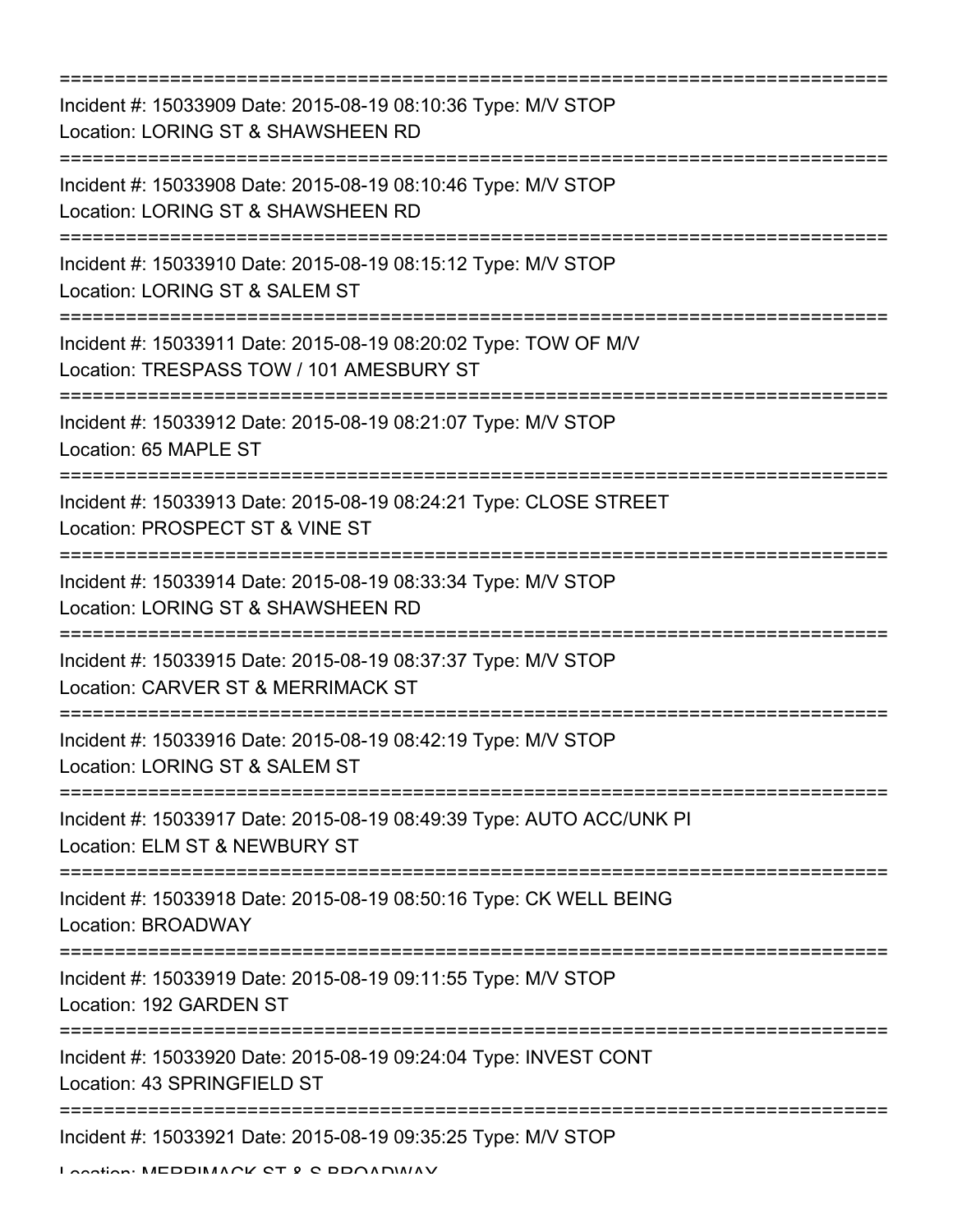| Incident #: 15033922 Date: 2015-08-19 09:37:52 Type: INVEST CONT<br>Location: 41 BERKELEY ST #7                                             |
|---------------------------------------------------------------------------------------------------------------------------------------------|
| Incident #: 15033923 Date: 2015-08-19 09:48:55 Type: M/V STOP<br>Location: COMMON ST & HAMPSHIRE ST                                         |
| Incident #: 15033924 Date: 2015-08-19 09:58:23 Type: TOW OF M/V<br>Location: 296 ESSEX ST                                                   |
| Incident #: 15033925 Date: 2015-08-19 09:58:34 Type: CK WELL BEING<br>Location: 198 ESSEX ST #APT505<br>===============                     |
| Incident #: 15033926 Date: 2015-08-19 10:03:48 Type: SPECIAL CHECK<br>Location: MCDONALDS / 50 BROADWAY                                     |
| Incident #: 15033927 Date: 2015-08-19 10:07:29 Type: ALARM/BURG<br>Location: SPENCER RESD / 185B PARK ST FL 2NDFL                           |
| Incident #: 15033928 Date: 2015-08-19 10:09:44 Type: PARK & WALK<br>Location: BRADFORD ST & BROADWAY                                        |
| Incident #: 15033929 Date: 2015-08-19 10:15:02 Type: TRANSPORT<br>Location: 116 BAILEY ST                                                   |
| Incident #: 15033930 Date: 2015-08-19 10:23:51 Type: SUS PERS/MV<br>Location: LAWRENCE MEAT COMPANY / 264 LOWELL ST                         |
| Incident #: 15033932 Date: 2015-08-19 10:27:53 Type: TRESPASSING<br>Location: 264 JACKSON ST                                                |
| Incident #: 15033931 Date: 2015-08-19 10:28:25 Type: TOW OF M/V<br>Location: 34 HAVERHILL ST                                                |
| Incident #: 15033933 Date: 2015-08-19 10:33:09 Type: NOTIFICATION<br>Location: 91 BENNINGTON ST #3                                          |
| Incident #: 15033934 Date: 2015-08-19 10:47:34 Type: M/V STOP<br>Location: FALLS BRIDGE / null                                              |
| ==========================<br>Incident #: 15033935 Date: 2015-08-19 10:50:53 Type: SUS PERS/MV<br>Location: CENTRAL BRIDGE / 0 MERRIMACK ST |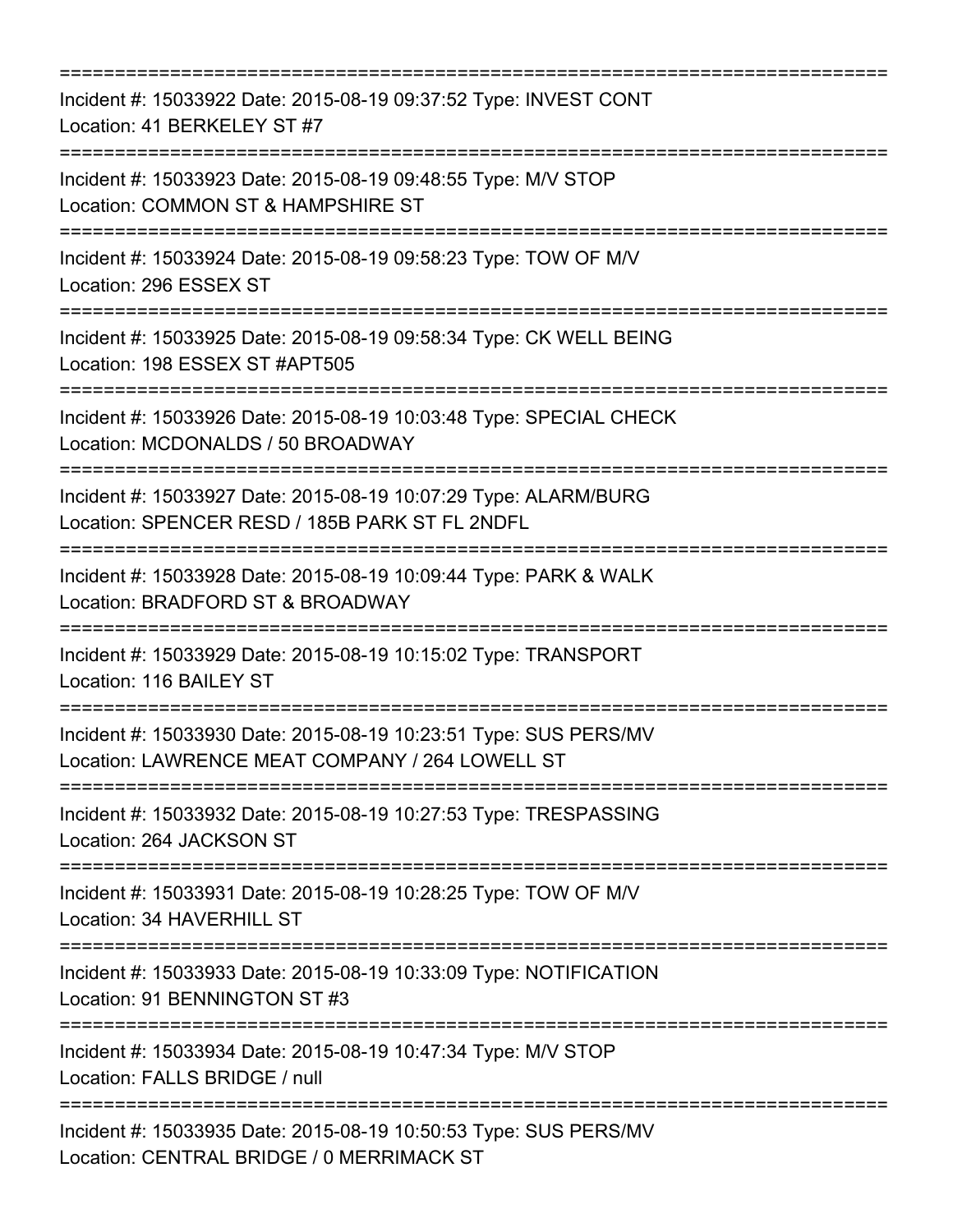Incident #: 15033936 Date: 2015-08-19 11:02:40 Type: DISTURBANCE Location: 141 AMESBURY ST #APT401 =========================================================================== Incident #: 15033937 Date: 2015-08-19 11:03:09 Type: DRUG VIO Location: ABBOTT ST & PARKER ST =========================================================================== Incident #: 15033938 Date: 2015-08-19 11:04:44 Type: MEDIC SUPPORT Location: 20 PEARL AV =========================================================================== Incident #: 15033939 Date: 2015-08-19 11:09:02 Type: SUS PERS/MV Location: ALDER ST & LAWRENCE ST =========================================================================== Incident #: 15033940 Date: 2015-08-19 11:09:40 Type: KEEP PEACE Location: 83 WEST ST =========================================================================== Incident #: 15033941 Date: 2015-08-19 11:16:00 Type: DRUG VIO Location: ANDOVER ST #ST =========================================================================== Incident #: 15033942 Date: 2015-08-19 11:16:16 Type: MV/BLOCKING Location: 171 WEST ST =========================================================================== Incident #: 15033943 Date: 2015-08-19 11:16:29 Type: TOW OF M/V Location: LV67828 / ESSEX ST & SANTANDER BANK =========================================================================== Incident #: 15033944 Date: 2015-08-19 11:27:01 Type: DISTURBANCE Location: 175 ABBOTT ST FL 1STFL =========================================================================== Incident #: 15033945 Date: 2015-08-19 11:30:17 Type: M/V STOP Location: 218 BROADWAY =========================================================================== Incident #: 15033946 Date: 2015-08-19 11:32:28 Type: TRESPASSING Location: 28 ORCHARD ST =========================================================================== Incident #: 15033947 Date: 2015-08-19 11:34:06 Type: AUTO ACC/NO PI Location: ANDOVER ST & S BROADWAY =========================================================================== Incident #: 15033948 Date: 2015-08-19 12:01:20 Type: DRUG VIO Location: VIP AUTO PARTS / 98 WINTHROP AV =========================================================================== Incident #: 15033949 Date: 2015-08-19 12:01:22 Type: MAN DOWN Location: 141 AMESBURY ST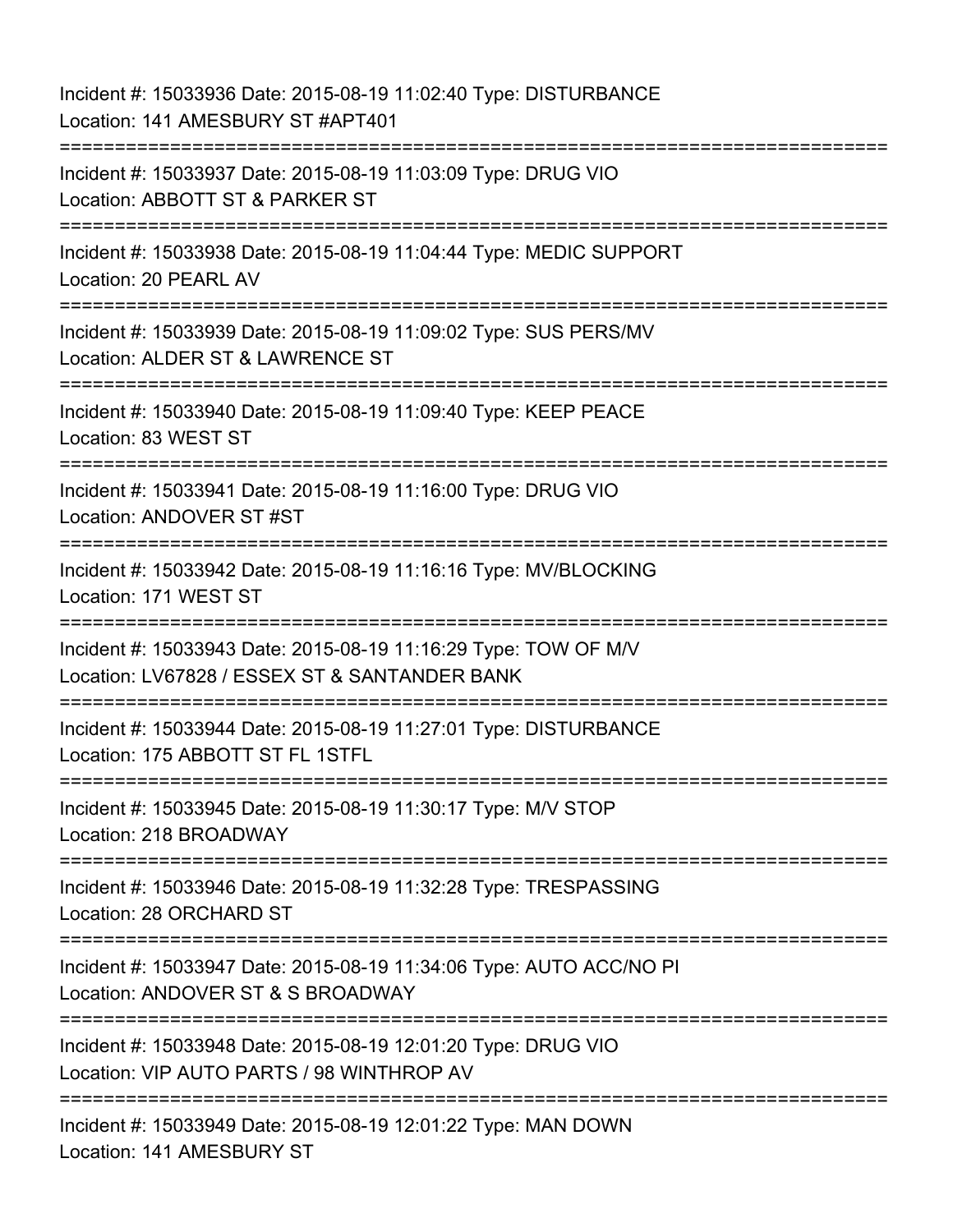Incident #: 15033951 Date: 2015-08-19 12:16:37 Type: DRUG VIO Location: 25 SPRINGFIELD ST =========================================================================== Incident #: 15033950 Date: 2015-08-19 12:16:42 Type: M/V STOP Location: 258 ESSEX ST =========================================================================== Incident #: 15033952 Date: 2015-08-19 12:27:33 Type: DRUG VIO Location: VIP AUTO PARTS / 98 WINTHROP AV =========================================================================== Incident #: 15033953 Date: 2015-08-19 12:30:06 Type: NEIGHBOR PROB Location: 33 JUNIPER ST =========================================================================== Incident #: 15033954 Date: 2015-08-19 12:33:40 Type: GENERAL SERV Location: ESSEX ST & OXFORD ST =========================================================================== Incident #: 15033955 Date: 2015-08-19 12:40:49 Type: DRUG VIO Location: HAMPSHIRE ST & TREMONT ST =========================================================================== Incident #: 15033956 Date: 2015-08-19 12:43:16 Type: DRUG VIO Location: E HAVERHILL ST & PROSPECT ST =========================================================================== Incident #: 15033957 Date: 2015-08-19 12:44:06 Type: MV/BLOCKING Location: ESSEX ST & JACKSON ST ============================= Incident #: 15033958 Date: 2015-08-19 12:46:42 Type: A&B PAST Location: LGH / 1 GENERAL ST =========================================================================== Incident #: 15033959 Date: 2015-08-19 13:04:58 Type: SUS PERS/MV Location: 10 GRAFTON ST =========================================================================== Incident #: 15033961 Date: 2015-08-19 13:05:31 Type: LARCENY/PAST Location: EXCHANGE ST & PARK ST =========================================================================== Incident #: 15033960 Date: 2015-08-19 13:05:49 Type: SELECTIVE ENF Location: E HAVERHILL ST & FERRY ST =========================================================================== Incident #: 15033962 Date: 2015-08-19 13:07:21 Type: M/V STOP Location: 199 BRUCE ST =========================================================================== Incident #: 15033963 Date: 2015-08-19 13:11:36 Type: SHOPLIFTING Location: WALGREENS / 135 BROADWAY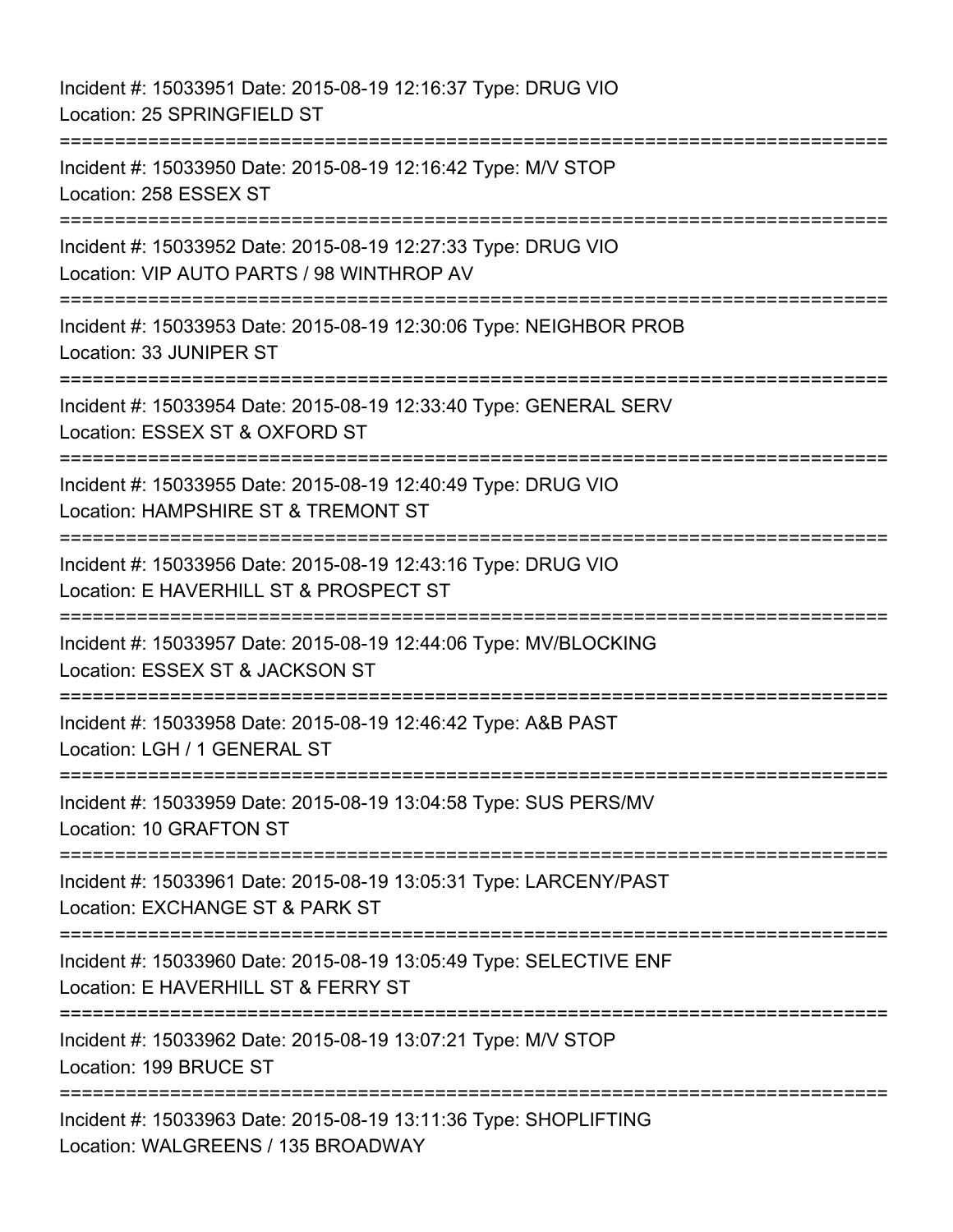| Incident #: 15033964 Date: 2015-08-19 13:13:55 Type: ALARM/BURG<br>Location: NEW ENGLAND MOTOR OIL / 5 WATER ST            |
|----------------------------------------------------------------------------------------------------------------------------|
| ================<br>Incident #: 15033965 Date: 2015-08-19 13:24:19 Type: DRUG VIO<br>Location: 130 E HAVERHILL ST          |
| Incident #: 15033966 Date: 2015-08-19 13:32:51 Type: M/V STOP<br>Location: 108 EVERETT ST<br>============================= |
| Incident #: 15033967 Date: 2015-08-19 13:33:47 Type: M/V STOP<br>Location: 205 BROADWAY                                    |
| Incident #: 15033968 Date: 2015-08-19 13:35:42 Type: M/V STOP<br>Location: COMMON ST & JACKSON ST                          |
| Incident #: 15033969 Date: 2015-08-19 13:44:40 Type: M/V STOP<br>Location: 108 EVERETT ST                                  |
| Incident #: 15033970 Date: 2015-08-19 13:46:52 Type: SUS PERS/MV<br>Location: BAY STATE RD & WATER ST                      |
| Incident #: 15033971 Date: 2015-08-19 13:55:46 Type: LARCENY/PAST<br>Location: 180 BAILEY ST                               |
| Incident #: 15033972 Date: 2015-08-19 14:07:15 Type: TOW OF M/V<br>Location: 348 LAWRENCE ST                               |
| Incident #: 15033973 Date: 2015-08-19 14:10:57 Type: DRUG VIO<br>Location: 77 GROTON ST                                    |
| Incident #: 15033974 Date: 2015-08-19 14:18:54 Type: M/V STOP<br>Location: CENTRAL BRIDGE / 0 MERRIMACK ST                 |
| Incident #: 15033975 Date: 2015-08-19 14:22:45 Type: COURT DOC SERVE<br>Location: 7 MONTGOMERY ST                          |
| Incident #: 15033976 Date: 2015-08-19 14:36:04 Type: TOW OF M/V<br>Location: 185 NEWBURY ST                                |
| Incident #: 15033977 Date: 2015-08-19 14:39:02 Type: AUTO ACC/NO PI<br>Location: 63 E HAVERHILL ST                         |

===========================================================================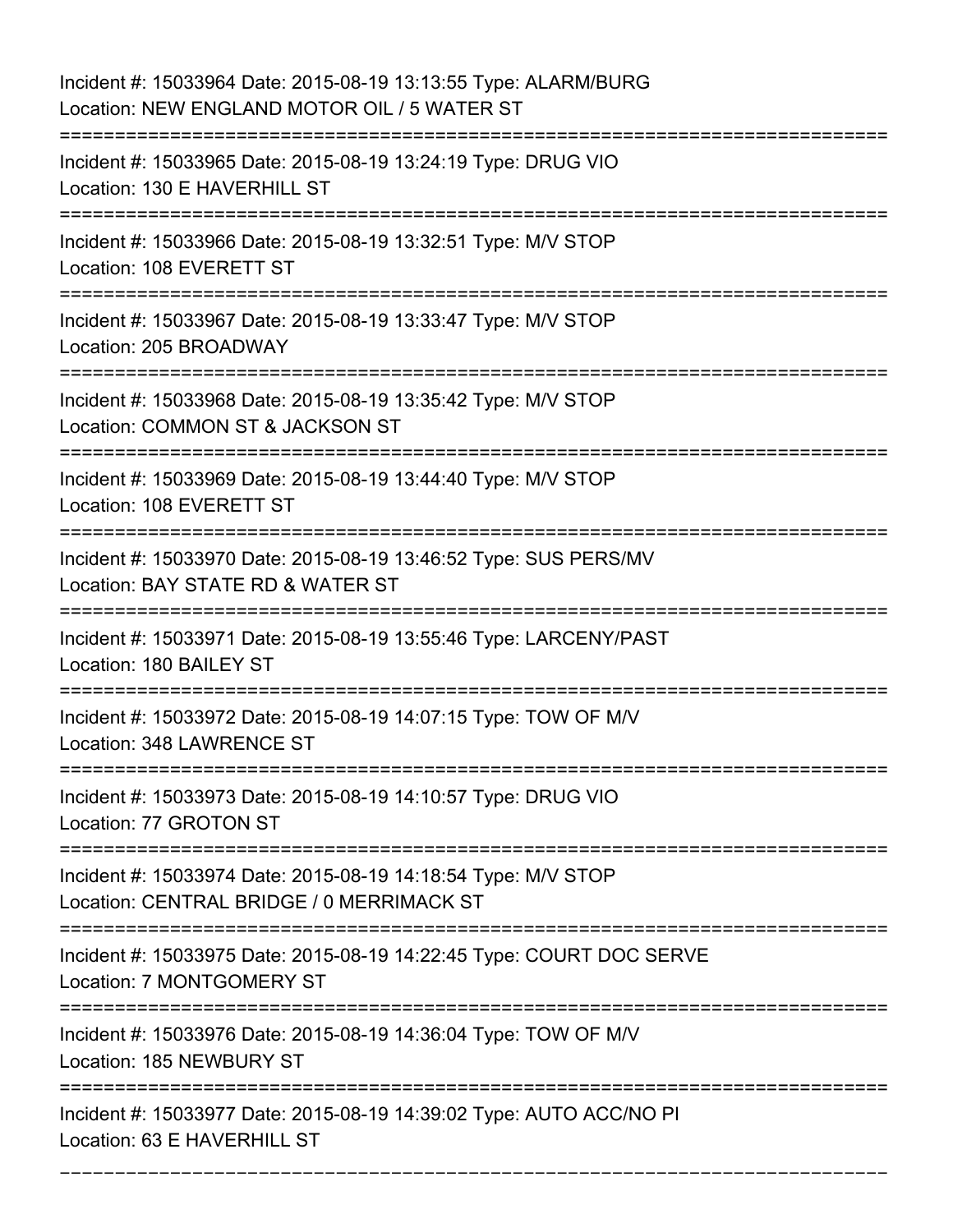| Incident #: 15033978 Date: 2015-08-19 14:43:15 Type: INVEST CONT<br>Location: 176 ABBOTT ST                                             |
|-----------------------------------------------------------------------------------------------------------------------------------------|
| Incident #: 15033979 Date: 2015-08-19 15:00:12 Type: SUS PERS/MV<br>Location: 1 MARSTON ST                                              |
| Incident #: 15033980 Date: 2015-08-19 15:08:42 Type: LIC PLATE STO<br>Location: 110 BERNARD AV                                          |
| Incident #: 15033981 Date: 2015-08-19 15:31:59 Type: M/V STOP<br>Location: ESSEX ST & UNION ST<br>:==================================== |
| Incident #: 15033982 Date: 2015-08-19 15:35:37 Type: INVEST CONT<br>Location: 180 BAILEY ST                                             |
| Incident #: 15033983 Date: 2015-08-19 15:35:56 Type: DRUG VIO<br><b>Location: MERRIMACK ST</b>                                          |
| Incident #: 15033984 Date: 2015-08-19 15:43:09 Type: HIT & RUN M/V<br>Location: 27 CORNISH ST                                           |
| Incident #: 15033985 Date: 2015-08-19 15:43:22 Type: SUS PERS/MV<br>Location: 378 HAVERHILL ST<br>:================================     |
| Incident #: 15033986 Date: 2015-08-19 15:53:23 Type: SUS PERS/MV<br>Location: 105 SHAWSHEEN RD                                          |
| Incident #: 15033987 Date: 2015-08-19 15:58:59 Type: SUS PERS/MV<br>Location: BROADWAY & METHUEN                                        |
| Incident #: 15033988 Date: 2015-08-19 15:59:44 Type: FRAUD<br>Location: 1 CARRUTHERS PL FL 1                                            |
| Incident #: 15033989 Date: 2015-08-19 16:03:06 Type: CK WELL BEING<br>Location: 46 CAMBRIDGE ST                                         |
| Incident #: 15033991 Date: 2015-08-19 16:03:18 Type: MEDIC SUPPORT<br>Location: 165 S UNION ST                                          |
| Incident #: 15033990 Date: 2015-08-19 16:06:03 Type: DRUG VIO<br>Location: 112 WATER ST                                                 |
|                                                                                                                                         |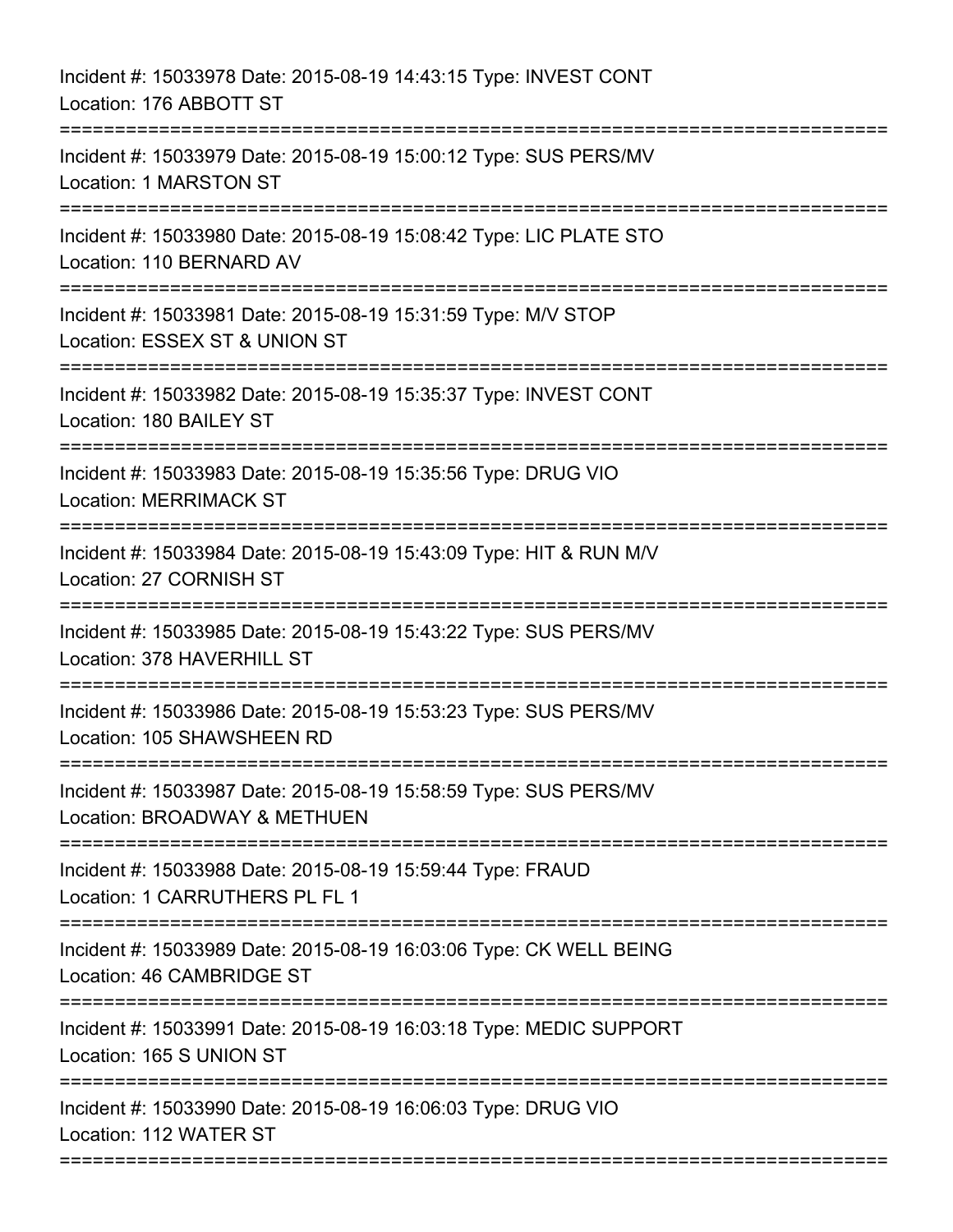| Incident #: 15033992 Date: 2015-08-19 16:09:31 Type: WARRANT SERVE<br>Location: 38 CHELMSFORD ST                                         |
|------------------------------------------------------------------------------------------------------------------------------------------|
| Incident #: 15033993 Date: 2015-08-19 16:14:18 Type: MAN DOWN<br>Location: BURGER KING / 187 BROADWAY<br>------------------------------- |
| Incident #: 15033994 Date: 2015-08-19 16:17:01 Type: RECOV/STOL/MV<br>Location: 422 HAMPSHIRE ST<br>:=============================       |
| Incident #: 15033996 Date: 2015-08-19 16:27:32 Type: MEDIC SUPPORT<br>Location: 107 ABBOTT ST                                            |
| Incident #: 15033995 Date: 2015-08-19 16:27:42 Type: A&B PAST<br>Location: 500 MERRIMACK ST                                              |
| Incident #: 15033997 Date: 2015-08-19 16:37:31 Type: FIRE<br>Location: 141 MAY ST                                                        |
| Incident #: 15033998 Date: 2015-08-19 16:37:56 Type: LIC PLATE STO<br>Location: 185 NEWBURY ST                                           |
| Incident #: 15033999 Date: 2015-08-19 16:40:13 Type: DISTURBANCE<br>Location: 13 JORDAN ST FL 1                                          |
| Incident #: 15034000 Date: 2015-08-19 16:44:30 Type: KEEP PEACE<br>Location: 35 FARLEY ST FL 1                                           |
| Incident #: 15034001 Date: 2015-08-19 16:47:36 Type: DRUG VIO<br>Location: 54 TEXAS AV                                                   |
| Incident #: 15034002 Date: 2015-08-19 16:49:01 Type: DRUG OVERDOSE<br>Location: 50 BROADWAY                                              |
| Incident #: 15034003 Date: 2015-08-19 16:50:36 Type: AUTO ACC/NO PI<br>Location: GENERAL ST & PROSPECT ST                                |
| Incident #: 15034004 Date: 2015-08-19 16:52:39 Type: DRUG VIO<br>Location: BROADWAY & MANCHESTER ST                                      |
| Incident #: 15034005 Date: 2015-08-19 17:03:02 Type: ROBBERY ARMED<br>Location: 40 CANTON ST                                             |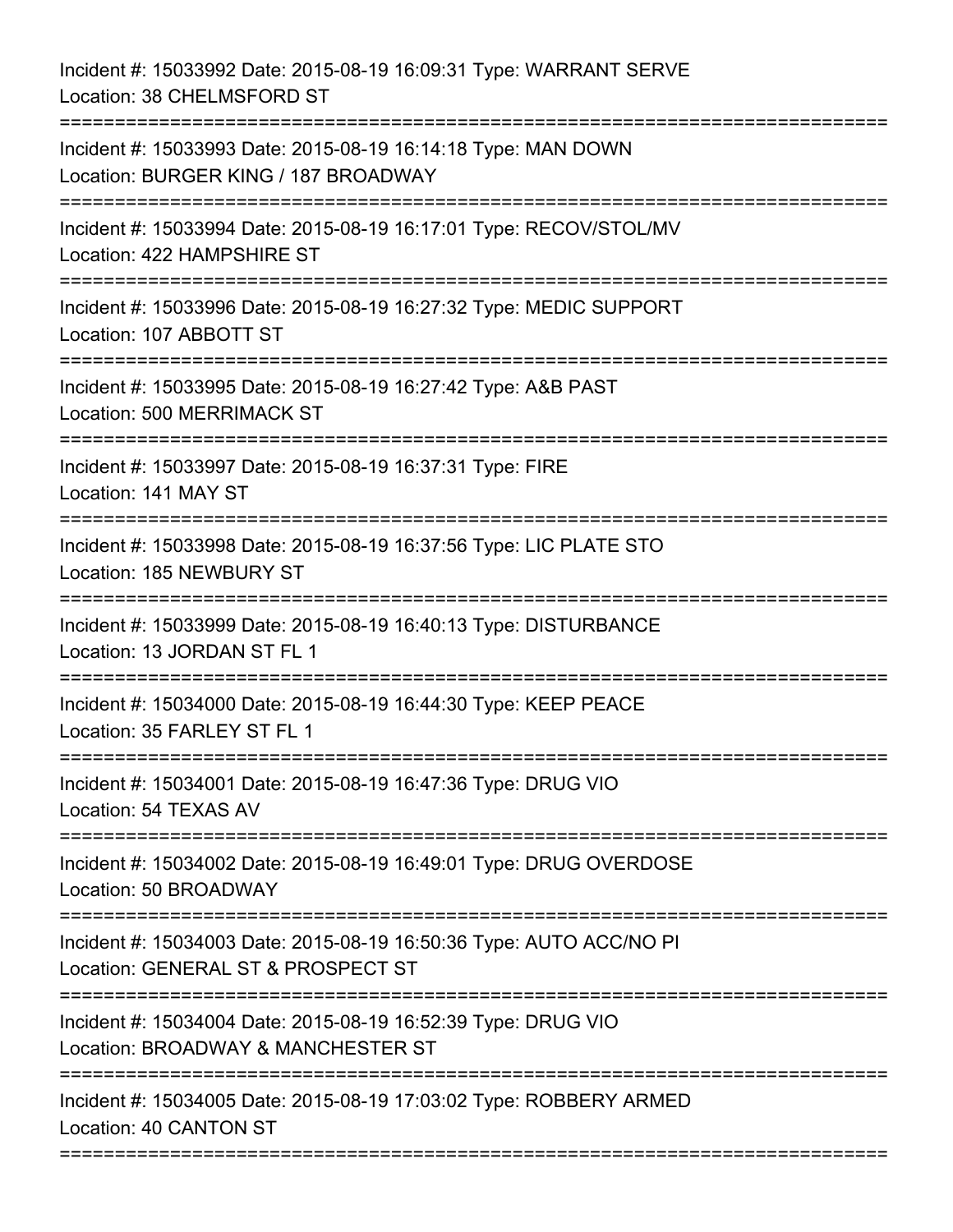Location: 157 SALEM ST

| Incident #: 15034019 Date: 2015-08-19 18:52:20 Type: NEIGHBOR PROB<br>Location: 25 TREMONT ST                                   |  |
|---------------------------------------------------------------------------------------------------------------------------------|--|
| Incident #: 15034018 Date: 2015-08-19 18:51:49 Type: AUTO ACC/NO PI<br>Location: HAFFNERS GAS STATION / 262 LAWRENCE ST         |  |
| Incident #: 15034016 Date: 2015-08-19 18:46:59 Type: INVESTIGATION<br>Location: 136 S BROADWAY #202                             |  |
| Incident #: 15034017 Date: 2015-08-19 18:43:47 Type: NOTIFICATION<br>Location: 419 LOWELL ST                                    |  |
| Incident #: 15034015 Date: 2015-08-19 18:40:21 Type: M/V STOP<br>Location: E HAVERHILL ST & ELM ST                              |  |
| Incident #: 15034014 Date: 2015-08-19 18:37:03 Type: SUS PERS/MV<br>Location: 386 PARK ST                                       |  |
| Incident #: 15034013 Date: 2015-08-19 18:16:57 Type: ALARM/BURG<br>Location: 65 HANCOCK ST<br>===================               |  |
| Incident #: 15034012 Date: 2015-08-19 18:00:52 Type: M/V STOP<br>Location: 610 BROADWAY                                         |  |
| Incident #: 15034011 Date: 2015-08-19 17:50:53 Type: 209A/SERVE<br>Location: 77 S UNION ST #110 FL 1<br>======================= |  |
| Incident #: 15034010 Date: 2015-08-19 17:43:28 Type: SUS PERS/MV<br>Location: 43 FALMOUTH ST                                    |  |
| Incident #: 15034009 Date: 2015-08-19 17:37:23 Type: CK WELL BEING<br>Location: CASA NUEVA VIDA / 133 ESSEX ST                  |  |
| Incident #: 15034008 Date: 2015-08-19 17:32:23 Type: CK WELL BEING<br>Location: 198 ESSEX ST                                    |  |
| Incident #: 15034007 Date: 2015-08-19 17:29:41 Type: ALARM/HOLD<br>Location: 47 KENNETH ST                                      |  |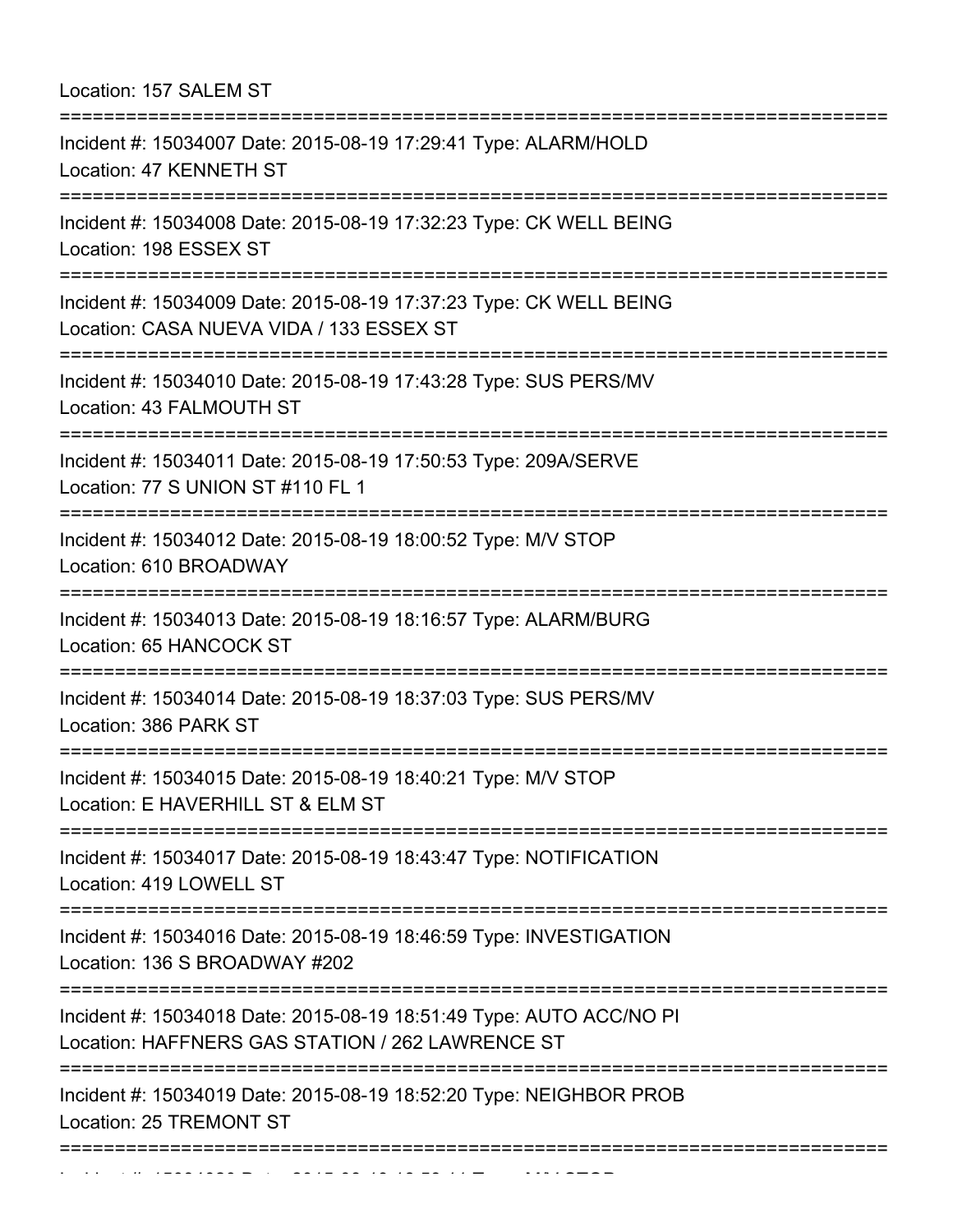| Location: BROADWAY & LOWELL ST<br>========================                                                                              |
|-----------------------------------------------------------------------------------------------------------------------------------------|
| Incident #: 15034021 Date: 2015-08-19 18:59:40 Type: INVESTIGATION<br>Location: LIGHTSHIP, THE / 118 S UNION ST                         |
| Incident #: 15034022 Date: 2015-08-19 19:21:28 Type: SUS PERS/MV<br>Location: 308 HOWARD ST                                             |
| Incident #: 15034023 Date: 2015-08-19 19:22:31 Type: M/V STOP<br>Location: HAVERHILL ST & RESERVOIR ST<br>:============================ |
| Incident #: 15034024 Date: 2015-08-19 19:29:20 Type: SUS PERS/MV<br>Location: ABBOTT ST & FOSTER ST                                     |
| :===============<br>Incident #: 15034025 Date: 2015-08-19 19:32:53 Type: ALARM/BURG<br>Location: 190 HAMPSHIRE ST                       |
| Incident #: 15034026 Date: 2015-08-19 19:33:16 Type: LIC PLATE STO<br>Location: 415 HAVERHILL ST                                        |
| :=================<br>Incident #: 15034027 Date: 2015-08-19 19:46:35 Type: M/V STOP<br>Location: HAVERHILL ST & MORTON ST               |
| Incident #: 15034029 Date: 2015-08-19 20:01:51 Type: A&B PAST<br>Location: 315 E HAVERHILL ST #2B                                       |
| Incident #: 15034028 Date: 2015-08-19 20:01:52 Type: M/V STOP<br>Location: BRADFORD ST & HAMPSHIRE ST                                   |
| Incident #: 15034030 Date: 2015-08-19 20:11:11 Type: A&B PAST<br>Location: ESSEX ST & NEWBURY ST                                        |
| Incident #: 15034031 Date: 2015-08-19 20:39:33 Type: 209A/SERVE<br>Location: 90 LOWELL ST                                               |
| Incident #: 15034032 Date: 2015-08-19 20:39:45 Type: M/V STOP<br>Location: 342 BROADWAY                                                 |
| Incident #: 15034033 Date: 2015-08-19 20:40:29 Type: WARRANT SERVE<br>Location: 52 BLANCHARD ST                                         |
| <b>ILLILLI AFOO AOO A BLEL OO AF OO AO OO AOO A TULL A OB BAOT</b>                                                                      |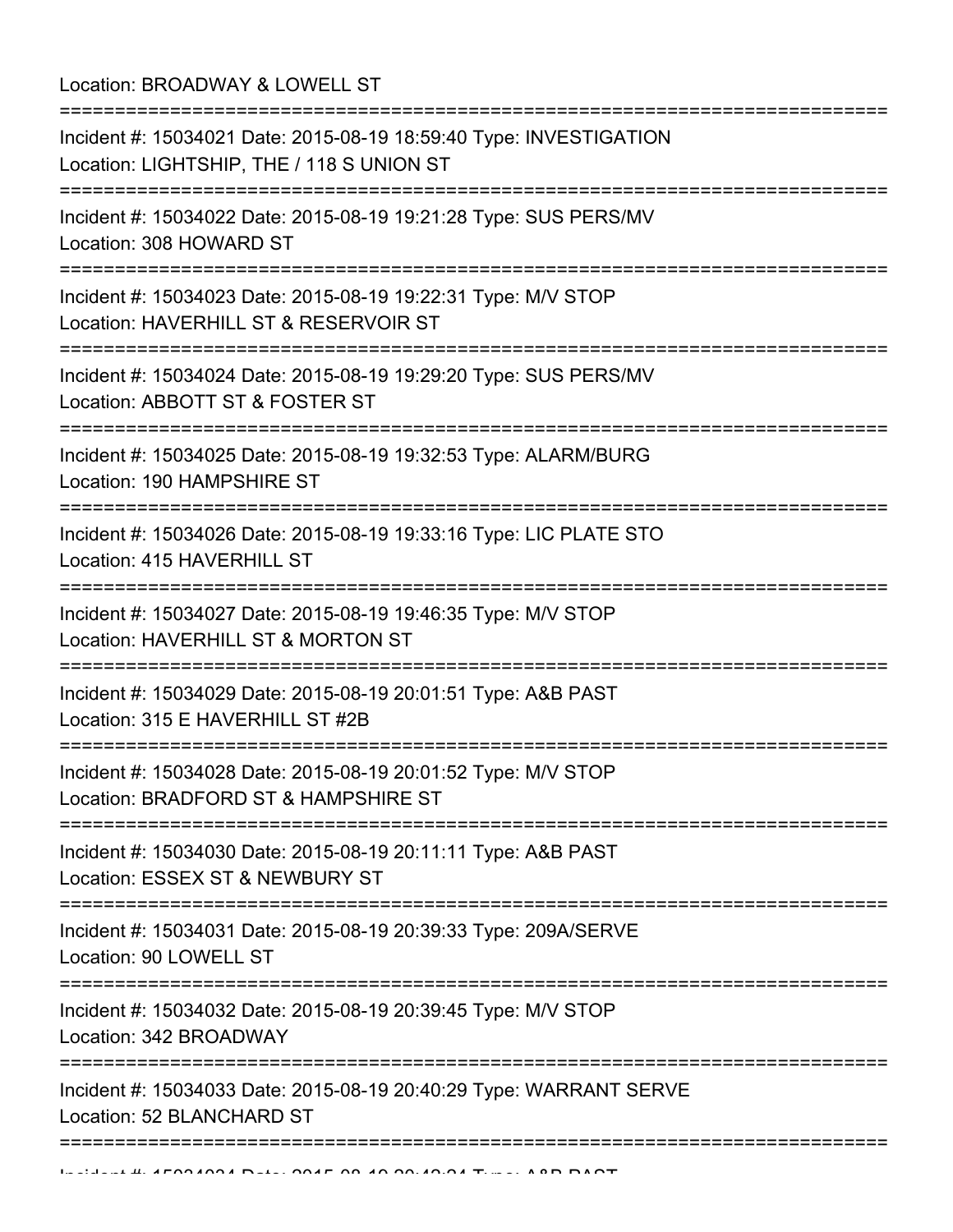Location: 206 PHILLIPS ST

=========================================================================== Incident #: 15034035 Date: 2015-08-19 20:46:33 Type: M/V STOP Location: MCDONALDS / 599 ANDOVER ST =========================================================================== Incident #: 15034036 Date: 2015-08-19 20:47:00 Type: DOMESTIC/PROG Location: 89 HOWARD ST =========================================================================== Incident #: 15034037 Date: 2015-08-19 20:47:54 Type: MEDIC SUPPORT Location: 76 AMES ST #3 FL 3 =========================================================================== Incident #: 15034038 Date: 2015-08-19 20:49:11 Type: M/V STOP Location: ESSEX ST & FRANKLIN ST =========================================================================== Incident #: 15034039 Date: 2015-08-19 21:18:27 Type: HIT & RUN M/V Location: 275 SALEM ST =========================================================================== Incident #: 15034040 Date: 2015-08-19 21:21:29 Type: A&B PAST Location: 14 HILLSIDE AV =========================================================================== Incident #: 15034041 Date: 2015-08-19 21:29:01 Type: M/V STOP Location: HAWLEY ST & S BROADWAY =========================================================================== Incident #: 15034042 Date: 2015-08-19 21:39:06 Type: GENERAL SERV Location: WINTHROP AV =========================================================================== Incident #: 15034043 Date: 2015-08-19 21:46:41 Type: ALARM/BURG Location: THE PARTHUM SCHOOL / 258 E HAVERHILL ST =========================================================================== Incident #: 15034044 Date: 2015-08-19 22:12:11 Type: MEDIC SUPPORT Location: 103 HAWTHORNE WAY #224 =========================================================================== Incident #: 15034045 Date: 2015-08-19 22:13:23 Type: M/V STOP Location: BROADWAY & CONCORD ST =========================================================================== Incident #: 15034046 Date: 2015-08-19 22:15:18 Type: UNWANTEDGUEST Location: 99 WINTHROP AV =========================================================================== Incident #: 15034047 Date: 2015-08-19 22:29:56 Type: 209A/VIOLATION Location: 142 FARNHAM ST ===========================================================================